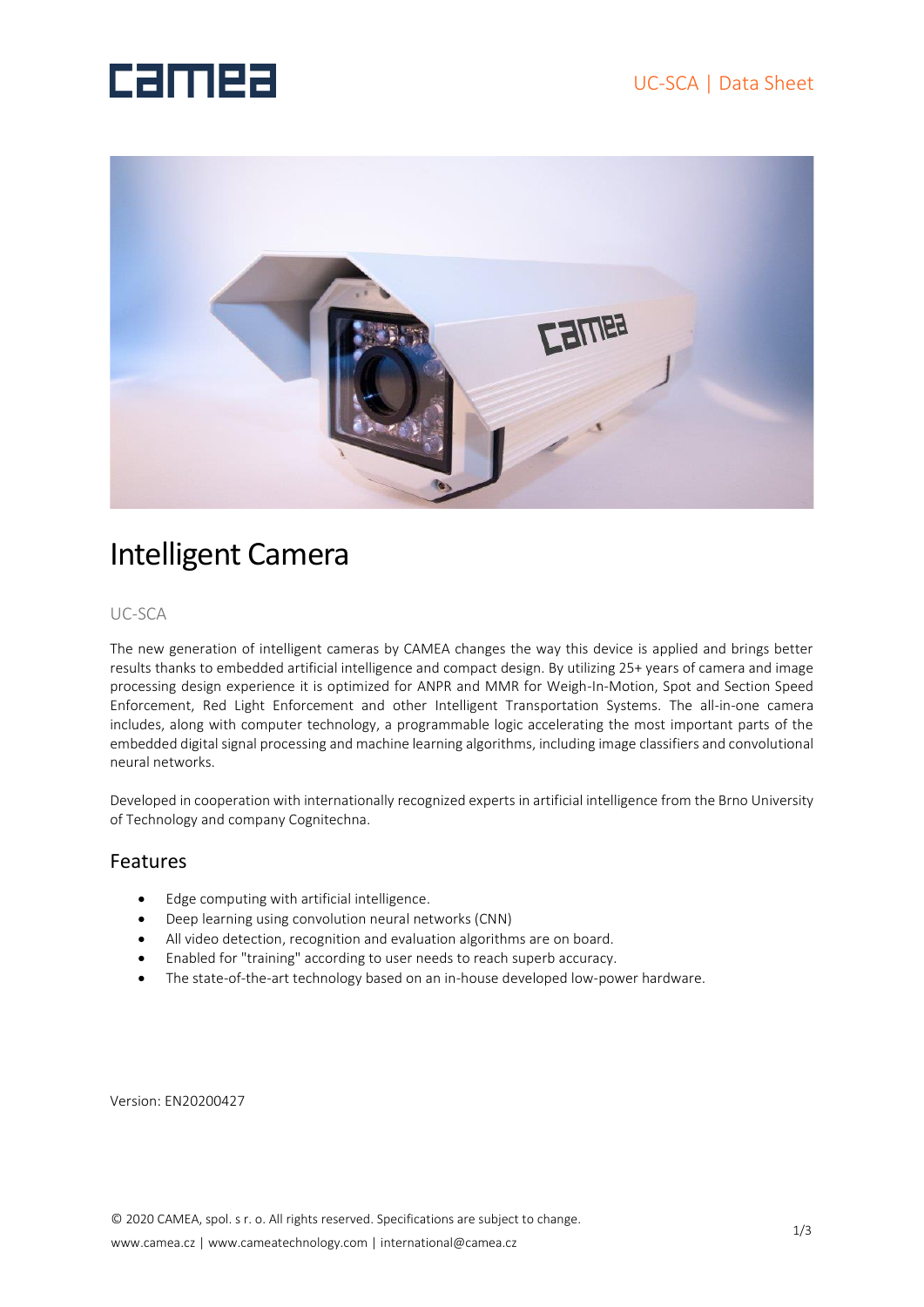

#### 1 Parameters

| Imaging                     |                                 |                                               |  |  |  |  |  |
|-----------------------------|---------------------------------|-----------------------------------------------|--|--|--|--|--|
|                             | Resolution                      | up to 12 Mpx                                  |  |  |  |  |  |
|                             | Framerate                       | up to 60 fps                                  |  |  |  |  |  |
|                             | Sensor                          | B/W, color, polarized                         |  |  |  |  |  |
| Environmental               |                                 |                                               |  |  |  |  |  |
|                             | <b>Operating Temperature</b>    | -40 to +60 °C (+70 °C on request)             |  |  |  |  |  |
|                             | Storage Temperature             | -40 to +80 $^{\circ}$ C                       |  |  |  |  |  |
|                             | Protection Degree               | IP 65                                         |  |  |  |  |  |
| Mechanical (without holder) |                                 |                                               |  |  |  |  |  |
|                             | Length                          | 590 mm (680 mm with anti-dust tube)           |  |  |  |  |  |
|                             | Width                           | 175 mm                                        |  |  |  |  |  |
|                             | Height                          | 172 mm                                        |  |  |  |  |  |
|                             | Weight                          | 5.5 kg                                        |  |  |  |  |  |
| Electrical                  |                                 |                                               |  |  |  |  |  |
|                             | Power Standard                  | 20 to 58 V DC or PoE+ IEEE 802.3 at           |  |  |  |  |  |
|                             | Power Consumption               | 25 W                                          |  |  |  |  |  |
| General                     |                                 |                                               |  |  |  |  |  |
|                             | Range                           | 15 to 25 m                                    |  |  |  |  |  |
|                             | Lens                            | IR corrected, varifocal or fix focal length   |  |  |  |  |  |
|                             |                                 | (depending on application)                    |  |  |  |  |  |
|                             | Infrared Illumination           | 790 or 850 nm                                 |  |  |  |  |  |
|                             | Road Width Covered              | up to 13 m @ 23 m (3,5 road lanes)            |  |  |  |  |  |
|                             | Vehicle Speed                   | up to 300 km/h                                |  |  |  |  |  |
|                             | Compression                     | JPEG, PNG                                     |  |  |  |  |  |
|                             | Storage                         | up to 1 TB, SSD                               |  |  |  |  |  |
| Accuracy                    |                                 |                                               |  |  |  |  |  |
|                             | Video-Detection                 | $99 + \%$                                     |  |  |  |  |  |
|                             | ANPR/LPR                        | $98 + \%$                                     |  |  |  |  |  |
|                             | <b>ADR</b>                      | $98 + \%$                                     |  |  |  |  |  |
|                             | Vehicle Class                   | $98 + \%$                                     |  |  |  |  |  |
|                             | Vehicle Color                   | 80+% (with color sensor only)                 |  |  |  |  |  |
| Communication               |                                 |                                               |  |  |  |  |  |
|                             | Protocols                       | ARP, DHCP, TCP/IP, HTTP, FTP, SNMP, NTP, RTP, |  |  |  |  |  |
|                             |                                 | XML, JSON (other on request)                  |  |  |  |  |  |
|                             | LTE                             | optional                                      |  |  |  |  |  |
| Time                        |                                 |                                               |  |  |  |  |  |
|                             | <b>NTP</b>                      | client                                        |  |  |  |  |  |
|                             | <b>RTC</b>                      | optional                                      |  |  |  |  |  |
|                             | GNSS                            | optional GPS, GLONASS, Galileo                |  |  |  |  |  |
| Processing                  |                                 |                                               |  |  |  |  |  |
|                             | CPU                             | Intel                                         |  |  |  |  |  |
|                             | FPGA                            | Xilinx                                        |  |  |  |  |  |
| Connectivity                |                                 |                                               |  |  |  |  |  |
|                             | GPIO/Trigger                    | 4x                                            |  |  |  |  |  |
|                             | Synchronization between cameras | yes                                           |  |  |  |  |  |
|                             | Ethernet                        | 1 GBps                                        |  |  |  |  |  |